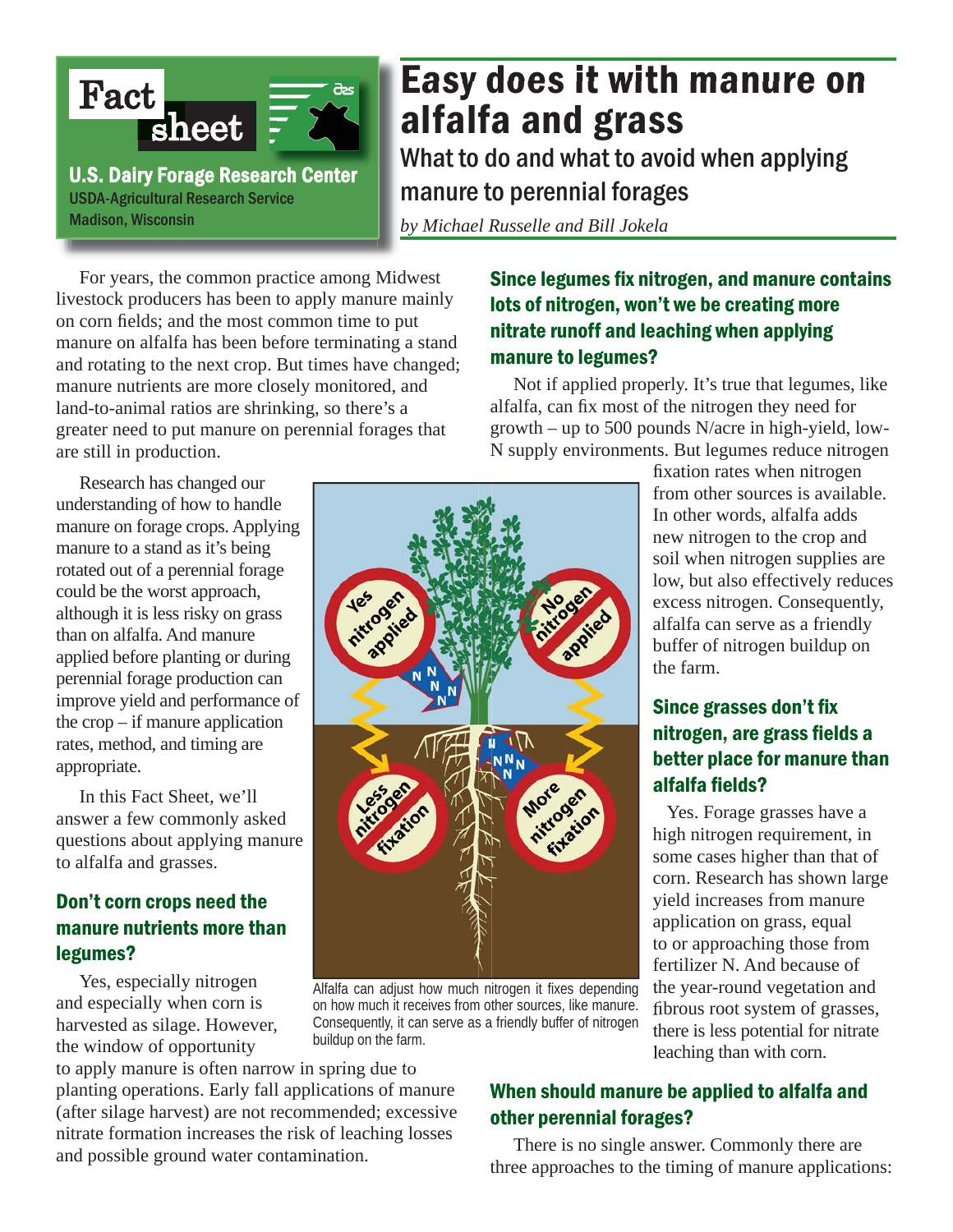- 1. before terminating a stand and rotating to an annual crop – supplies nutrients to that annual crop;
- 2. before forage stand establishment supplies nutrients to the new perennial crop;
- 3. on established stands supplies nutrients to existing perennial crop.

Each time of application has its own considerations.

## What should we consider when applying manure just before terminating a stand?

 The primary risk is that excess nitrogen will be available to the next crop because of a double dose of nitrogen credits from both the legume crop and manure. If a field has been in alfalfa for two or more years, the next crop usually needs much less or even no additional fertilizer nitrogen, other than a little starter. The nitrogen credit is lower with poor alfalfa stands or with mechanically harvested grasses.

### What should we watch for with pre-plant manure applications?

 This approach could cause excessive nutrient leaching or runoff if not done properly. There's also a risk of damaging the seedlings by salts and high ammonia concentrations, and weed competition can increase in manured fields.

## What are the special considerations for applying manure to established alfalfa stands?

 This strategy opens the most windows of opportunity for manure application. It also may improve alfalfa yield. In some experiments, alfalfa production was better with manure than with an equivalent amount of fertilizer P and K. Alfalfa can respond to micronutrients in manure and to the improved water supply provided directly in a slurry application or indirectly by improved soil organic matter levels.

 However, applications to established stands also involve the most risks. Traditionally, solid manure or slurry has been broadcast on alfalfa either as soon after harvest as possible or during winter. Wintertime surface applications of manure are now less acceptable and have been banned in some northern states because of the risk of runoff.

#### What about manure on established grass stands?

 For best yields and manure N utilization, use split application – early spring and after each cutting. As with any surface broadcast applications, there can be large losses to the air as ammonia. To minimize these losses, avoid applying under warm, windy conditions. Equipment is now available to partially incorporate or band-apply liquid manure, which cuts volatile and/or runoff losses of nutrients. This equipment works well on alfalfa, too.

## Is winter the only time to worry about nutrient runoff?

 No. There are nutrient issues when manure is applied after harvest, too. Although alfalfa has a high capacity to absorb nitrate, nitrate leaching

| Recommendations for applying<br>manure before terminating a stand:<br>Ilight manure applications in these cases<br>may benefit the subsequent crop without<br>increasing the risk of nitrate leaching.<br>Timely incorporation will reduce<br>volatilization and runoff risk.                                                                                                                                                                                                                                                                                                                                                                                                                                                                                                                                                                 |
|-----------------------------------------------------------------------------------------------------------------------------------------------------------------------------------------------------------------------------------------------------------------------------------------------------------------------------------------------------------------------------------------------------------------------------------------------------------------------------------------------------------------------------------------------------------------------------------------------------------------------------------------------------------------------------------------------------------------------------------------------------------------------------------------------------------------------------------------------|
| Recommendations for pre-plant<br>manure on alfalfa:<br>Except where nitrate leaching is probable,<br>manure rates should be based on supplying<br>phosphorus and potassium for two to three years.<br>On sandy, coarse-textured soils, apply manure<br>no more than a few weeks before planting to<br>reduce nitrate leaching losses.<br>Use a companion crop to help capture the manure<br>nitrogen while alfalfa is getting established.<br>Manure should be incorporated by deep injection<br>and/or tillage to reduce risk of seedling damage<br>by salts and high ammonia concentrations.<br>Mechanical or chemical weed control may be<br>needed to reduce weed competition.<br>Alfalfa seed should be inoculated with rhizobia to<br>assure that the stand can fix nitrogen from the<br>atmosphere as the supply of manure N declines. |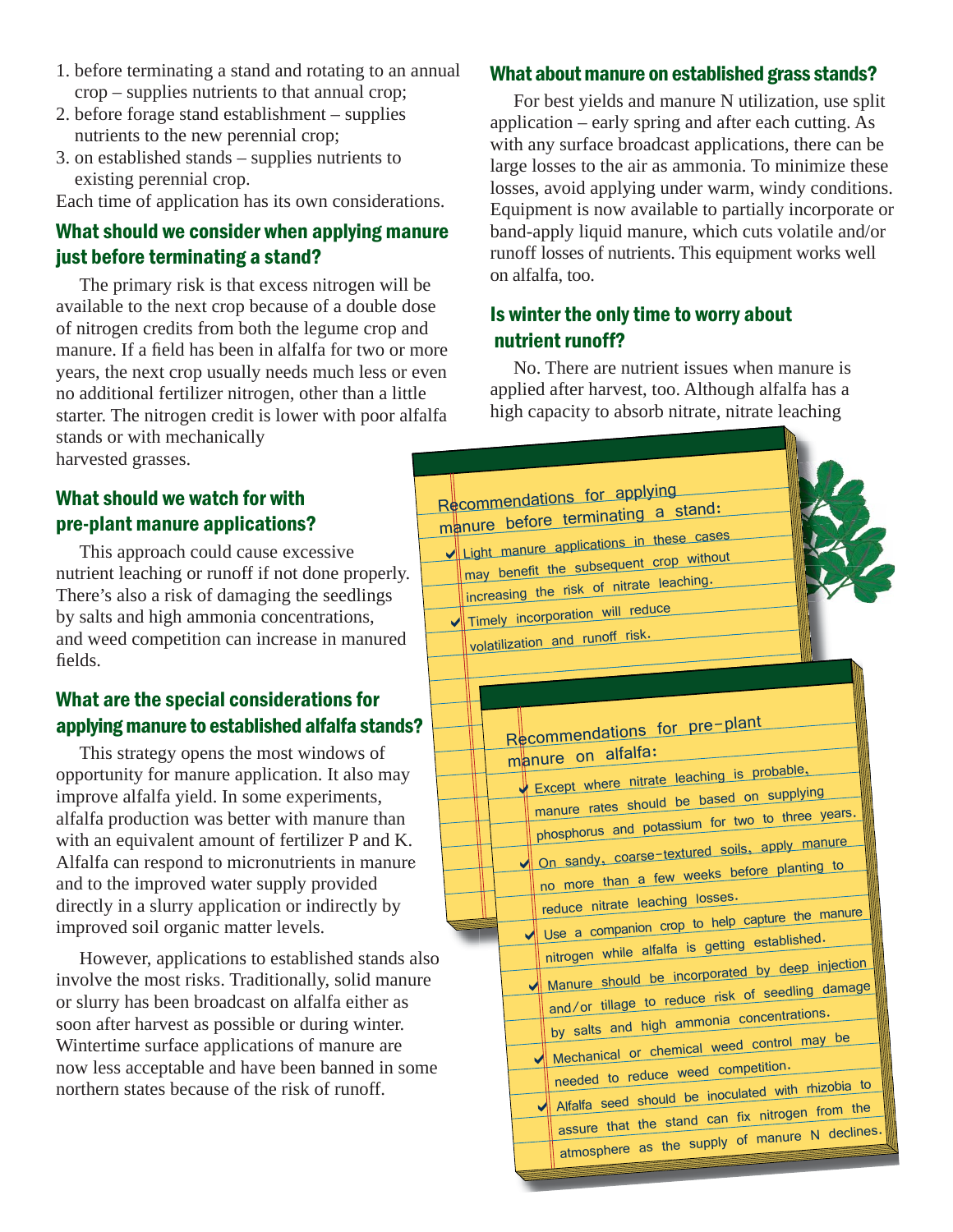| Recommendations for applying manure to                                    |  |  |  |  |
|---------------------------------------------------------------------------|--|--|--|--|
| established stands:                                                       |  |  |  |  |
| V Avoid applications to forages if serious disease is                     |  |  |  |  |
| present or suspected in the herd.                                         |  |  |  |  |
| $\blacktriangleright$ Be quick – apply as soon as possible after harvest. |  |  |  |  |
| Apply low to moderate rates, according to                                 |  |  |  |  |
| state regulations.                                                        |  |  |  |  |
|                                                                           |  |  |  |  |
| Spread manure evenly for good nutrient supply and                         |  |  |  |  |
| to reduce stand damage.                                                   |  |  |  |  |
|                                                                           |  |  |  |  |
| Apply to firm soils - avoid traffic on moist soils.                       |  |  |  |  |
| Select fields with the greatest grass content.                            |  |  |  |  |
| Apply in a manner that minimizes risk of runoff.                          |  |  |  |  |
|                                                                           |  |  |  |  |
| V Near surface water, apply lower rates according                         |  |  |  |  |
| to P limitations and incorporate.                                         |  |  |  |  |
| Apply at least 30 days before the next harvest.                           |  |  |  |  |
|                                                                           |  |  |  |  |
| V Avoid applications just before stand termination.                       |  |  |  |  |
| Use equipment that injects or partially incorporates                      |  |  |  |  |
| the manure with minimal stand damage.                                     |  |  |  |  |
|                                                                           |  |  |  |  |

losses may be significant after manure application to alfalfa or grass on coarse-textured soils or under humid or irrigated conditions. At manure application rates greater than the crop can use, soil nutrient concentrations climb rapidly, increasing the risk of leaching and runoff.

 Remember that manure contains more P than N, relative to plant needs. When manure rate is based on crop N needs, too much P is applied. Soil P test levels typically are high where manure has been applied over time. Because of runoff risk on high-testing soils, regulations may limit manure rates to P removal by the crop.

#### How can we minimize plant damage?

 Because more tender stems can be broken and more herbage can be coated with manure, stand damage increases as the time between cutting and manure application increases. Consequently, it's more difficult to avoid stand damage with 'fast regrowth' alfalfa varieties.

Heavy application rates and wheel traffic also damage plants. Our research found that alfalfa and grass yields began to decline when manure solids exceeded 1.5 tons/acre. Suffocation of plants and damage by salts, ammonia, and traffic can be reduced by improving uniformity of application, using low to moderate rates, and growing salt- and traffic-tolerant cultivars. If you consistently see wheel track damage after manure application, consider driving along the same tracks to reduce the total area of the field affected by traffic. Avoiding traffic when soils are moist also helps reduce stand damage.

# A special case: Tile-drained soils

With greater use of low-dry matter slurries, there is increasing concern about rapid movement of nutrients through the soil. For example, in fields drained by subsurface tiles, manure nutrients and pathogens have been detected in the tile water within minutes of slurry application. This has occurred with both surface broadcast and injected slurry.

Tile-drained soils are mainly fine-textured and well structured. Cracks in the dry soil, natural flow paths between soil aggregates, root channels, and animal burrows all contribute to the risk of rapid manure leaching. With artificially drained soils, water and its components have a shorter pathway to leave the field.

In such situations, farmers should:

- keep application rates low;
- avoid ponding of slurry on the soil surface;
- apply on moist, but not dry or wet, soils;
- apply when tiles are not running;
- apply manure slurry with higher dry matter content to improve plugging of soil pores.

Under conditions where manure must be applied to tiledrained soils and where contamination of surface water might occur, installation of water table management structures at the tile outlets are the best way to insure water quality protection. Tile plugs often fail to stop drainage.

Tile lines are designed to drain excess soil water. Consequently, slurry application rate should be based on the capacity of the soil to hold that amount of water. An acreinch of rainfall is about 27,150 gallons. A slurry application of 15,000 gallons per acre containing 4% dry matter is equivalent to a half-inch rainfall.